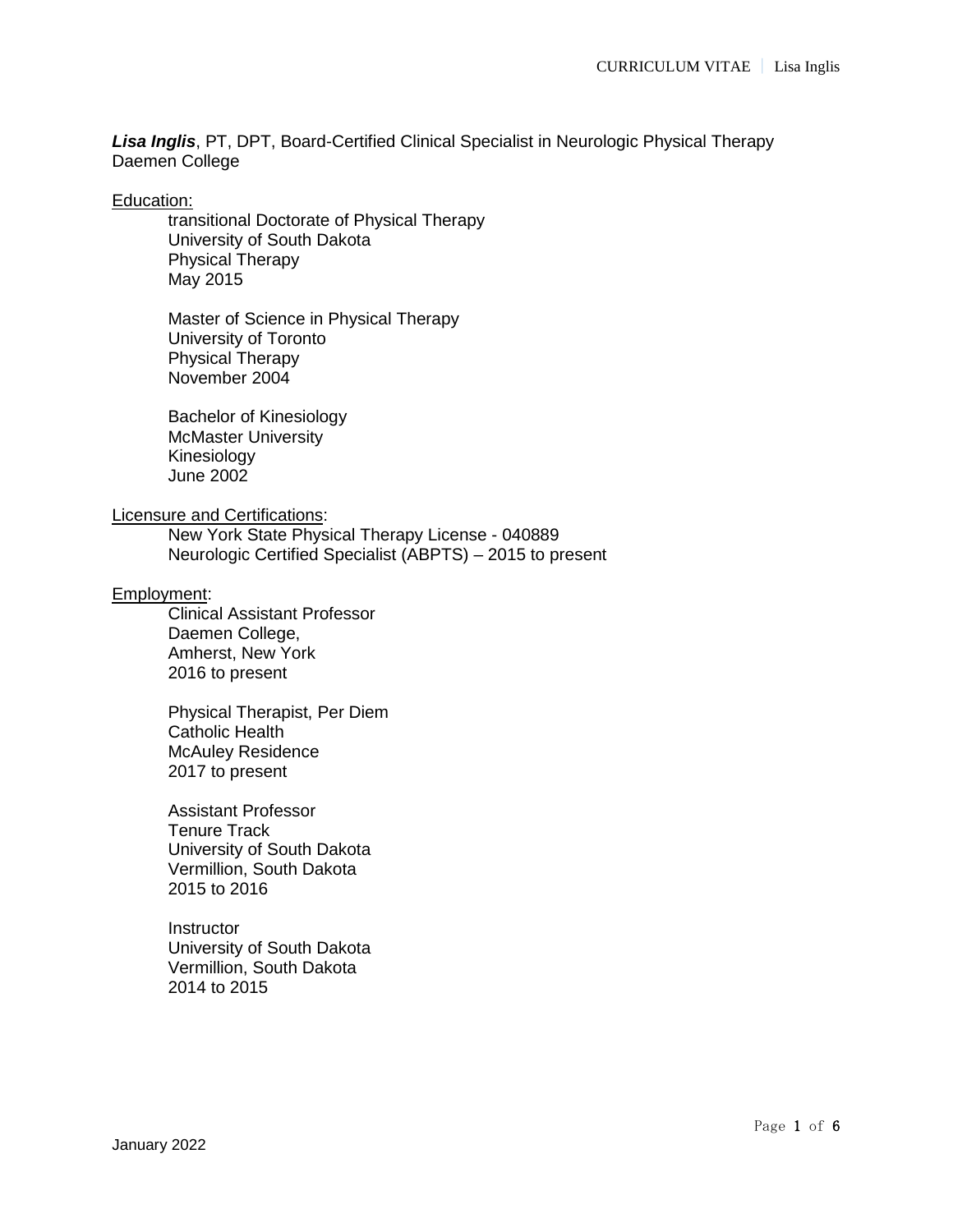Physiotherapist – Specialized Outpatient Rehabilitation (Neurologic), Neurotrauma ICU, Inpatient Orthopedics Hamilton Health Sciences Hamilton, Ontario, Canada 2004 - 2012

Peer Reviewed Publications:

Szydlowski G, O'Neil J, Mrowczynski J, **Inglis L**, Ross M. Electroskip auditory biofeedback in a patient with Parkinson disease: a case report. *Journal of Exercise Rehabilitation*. 2019; 15(5): 688-695.

Riele A, Kemp C, **Inglis L**. The importance of home care maintenance physical therapy for a patient with Parkinson's disease: a case report. Home Health Section: Quarterly *Report*. Winter 2019; 54(1):19-27.

**Inglis L**, Berg-Poppe P. Autonomic dysreflexia simulation. *Compendium for Teaching Professional Level Physical Therapy Neurologic Content*. Alexandria, VA: Neurology Section of the American Physical Therapy Association; 2016. http://www.neuropt.org/education/compendium.

**Inglis L**, Berg-Poppe P. Interdisciplinary case assignment. *Compendium for Teaching Professional Level Physical Therapy Neurologic* Content. Alexandria, VA: Neurology Section of the American Physical Therapy Association; 2016.

**Inglis L**, Berg-Poppe P. Flipped classroom design - kinetics and kinematics of gait in healthy and post-stroke populations. *Compendium for Teaching Professional Level Physical Therapy Neurologic Content*. Alexandria, VA: Neurology Section of the American Physical Therapy Association; 2016.

**Inglis L**, Berg-Poppe P. Framework for student-led discussions about conceptual and theoretical neurologic content. *Compendium for Teaching Professional Level Physical Therapy Neurologic Content*. Alexandria, VA: Neurology Section of the American Physical Therapy Association; 2016.

Berg-Poppe P, **Inglis L**. Integrating and interpreting research and didactic content using case study. *Compendium for Teaching Professional Level Physical Therapy Neurologic Content*. Alexandria, VA: Neurology Section of the American Physical Therapy Association; 2016.

**Taylor L**, Goodman K, Soares D, Carr H, Peixoto G, Fox P. Accuracy of assignment of orthopedic inpatients to receive weekend physical therapy services in an acute care hospital. *Physiotherapy Canada*. 2006;58:221-232.

Peer Reviewed Scientific and Professional Posters Presentations:

**Inglis L**, Egan E, Frappa N, Royce A, Castonguay B, Ross M. Effects of a novel audio biofeedback device on gait parameters in persons with Parkinson's disease. Academy of Neurologic Physical Therapy Annual Conference, Virtual September 2021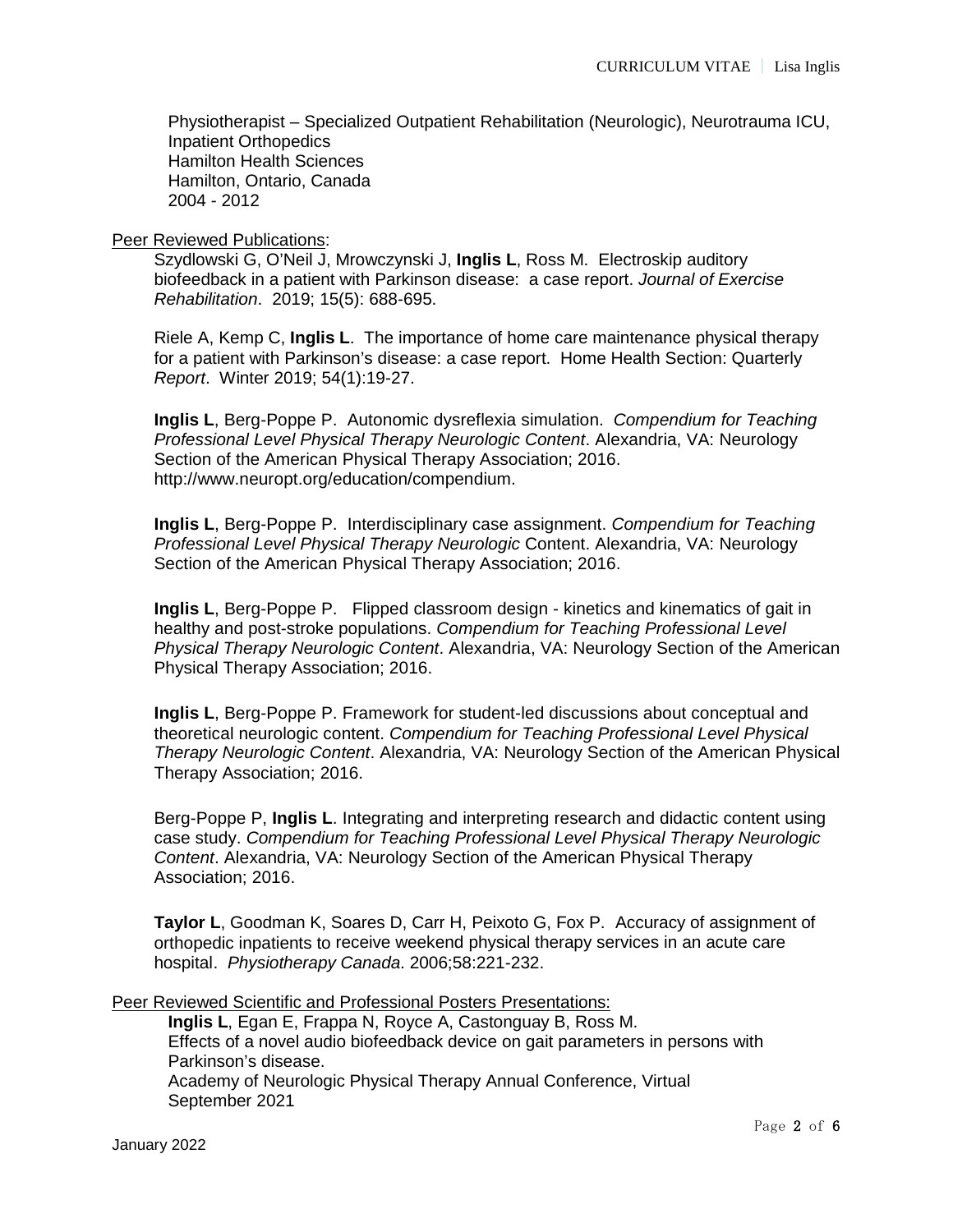**Inglis L**, Held S, Linde M. Backwards gait assessment correlates with postural stability in individuals with Parkinson's disease. Combined Sections Meeting of the APTA, Denver, CO February 2020

Held S, **Inglis L.** Standardized Walking Obstacle Course correlates with postural stability in individuals with Parkinson's disease. Combined Sections Meeting of the APTA, Denver, CO February 2020

MacCabe A, Jordre B**, Inglis L**, Fick N, Lesser E, Tolkamp E. The effectiveness of a proactive stepping class to reduce fall risk in community-dwelling older adults. Combined Sections Meeting of the APTA, New Orleans, LA February 2018

Berg-Poppe P, **Inglis L**, Yom J, Koskovich N, Streleck N. Postural control and activation of muscles controlling the knee in children with idiopathic toe walking behaviors. 41<sup>st</sup> Annual Meeting of the American Society of Biomechcanics, Boulder, CO August 2017

**Inglis L**, Berg-Poppe P, Powell M. Effects of LSVT BIG therapy on balance and postural control: preliminary results Combined Sections Meeting of the APTA, San Antonio, TX February 2017

**Inglis L**, Jordre B, Michel C, Wolf C, Okine M. The effectiveness of group-based training for protective stepping of balance in older adults. Exercise and Physical Activity in Aging Conference, Indianapolis. July 2016

Berg-Poppe P, Koskovich N, Streleck N, **Inglis L**, Yom J. Postural control in children with idiopathic toe walking behaviors. Combined Sections Meeting of the APTA, Anaheim, CA. February 2016

Zimney K, Jordre B, **Inglis L**, Peterson A, Way A, Richey J, Ebke W. Utilization of Sensory Discrimination Training for Improving Balance and Function in an Older Adult: A Case Report. Combined Sections Meeting of the APTA, Anaheim, CA. February 2016

Membership in Scientific/Professional Organizations:

American Physical Therapy Association (Neurology, Education Sections) Member – 2014 – present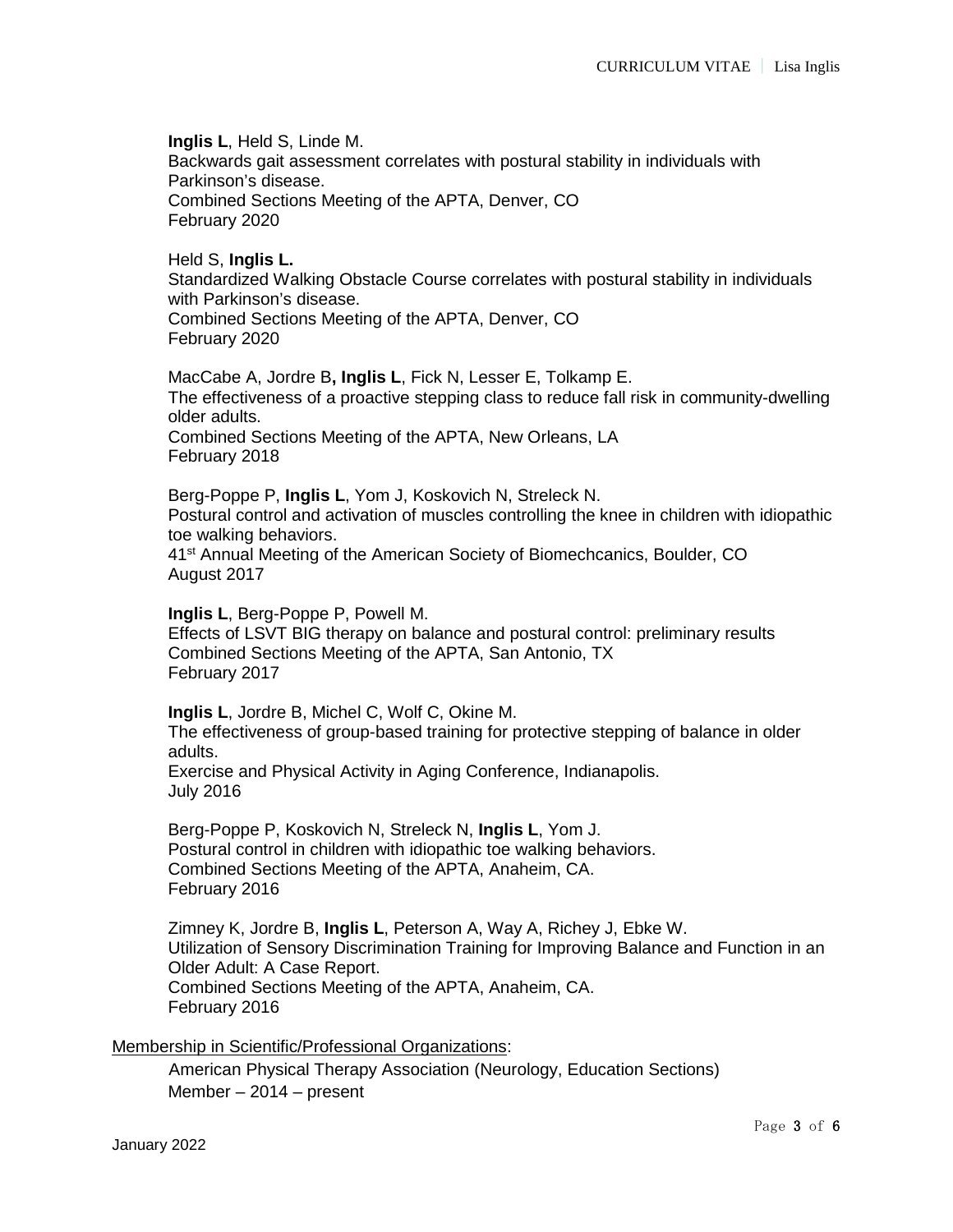# Community Service:

Poster Reviewer: ANPT – Stroke Special Interest Group ANPT Annual Conference September 2021

Invited Speaker: Parkinson's Disease and the Importance of Exercise Parkinson's Foundation of Western New York Buffalo and Rochester Educational Symposium September 12, 2020

Hamilton Written Item Generation Team Canadian Alliance of Physiotherapy Regulators 2010-2012

Services to the University/College/School on Committees/Councils/Commissions:

## University-wide

September 2018-2019 Student Life Committee; Daemen College

### **School**

Feb 2015 – July 2016 Search Committee Member, University of South Dakota

#### **Department**

September 2018-Present Student Physical Therapy Association Faculty Liaison; Daemen College

September 2018-Present Committee on Student Conduct; Daemen College

September 2016 – present Interprofessional Education Committee; Daemen College

September 2016 – 2018 Student Outcomes Comprehensive Exam Committee; Daemen College

### 2014-2016

Student Engagement; Chair; University of South Dakota Student Physical Therapy Association; Faculty Advisor; University of South Dakota Pre PT Club; Faculty Advisor; University of South Dakota Admissions Committee; University of South Dakota Student Progress and Conduct Committee; University of South Dakota

### Honors and Awards:

Best Poster in Clinical Research; Balance & Falls Special Interest Group, Academy of Neurologic Physical Therapy; CSM; 2020 Dr. Lana Svien Visionary Leader Award; University of South Dakota; 2015 Dr. Roy Osborn Lifelong Learner Award; University of South Dakota; 2015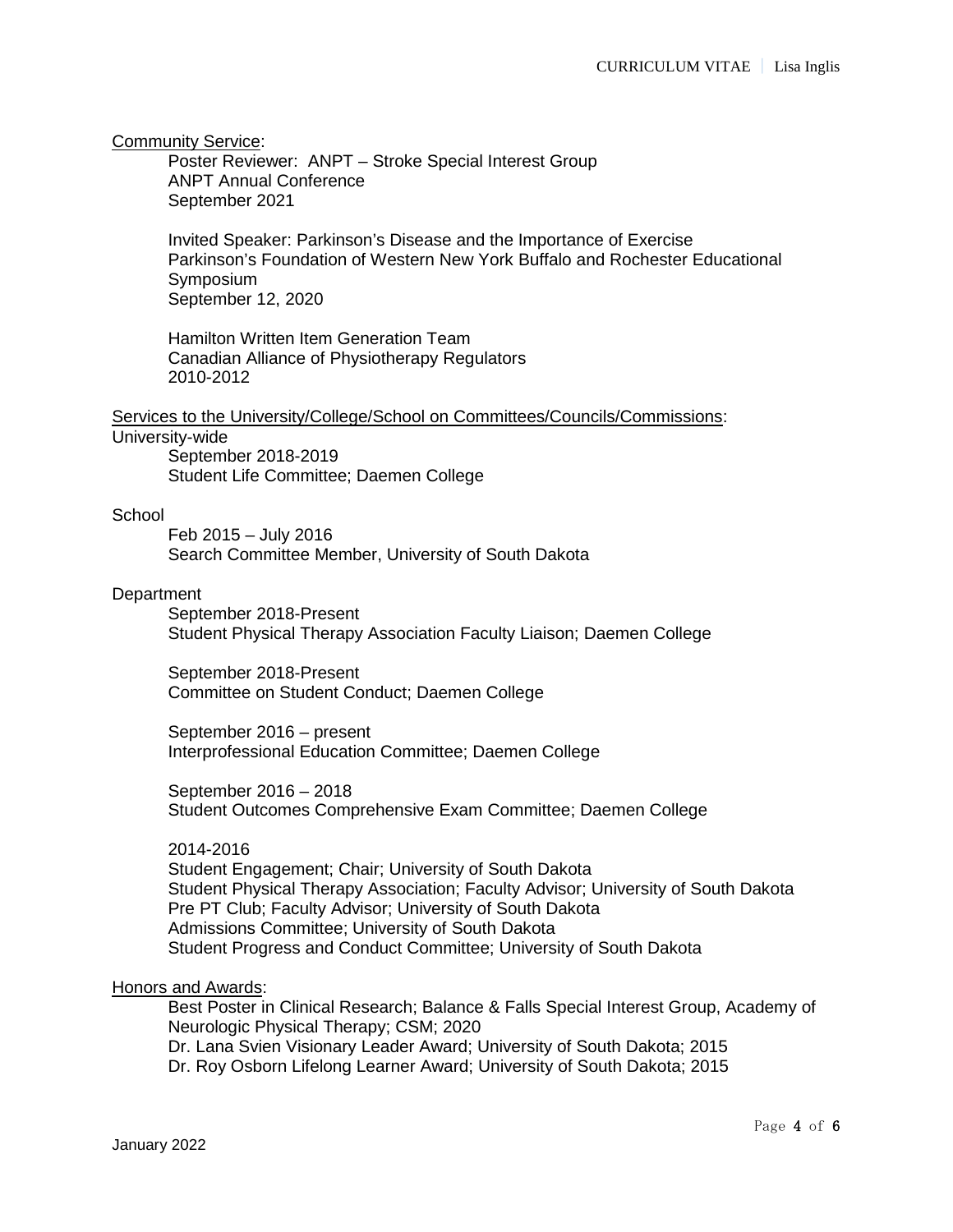Continuing Education Attended: ANPT Annual Conference October 2021 Online – APTA neurology section LSVT BIG® Recertification Course December 2020 Online - 2 hours Combined Sections Meeting February 2020 Denver – 3 day conference SCI Seminars: Occupational and Physical Therapy Management of Spinal Cord Injury November 2019 Schenectady NY – 2 day laboratory course Decision making for patient prognosis post-stroke: navigating the continuum of care August 2019 Online module – APTA neurology section Contraversive Pushing: Physical Therapy Assessment and Management following Stroke. June 2019 Online module – APTA neurology section MDS-UPDRS Training System and Exercise January 2019 Online module – International Parkinson and Movement Disorder Society Parkinson's Disease Faculty Workshop June 2018 Boston  $-4$  day workshop PWR!Moves<sup>®</sup> Therapist Training and Certification January 19-20, 2018 San Antonio – 2 day workshop Combined Sections Meeting February 2017 San Antonio – 3 day conference LSVT BIG® Recertification Course November 2016 Online - 2 hours 2016 Exercise and Physical Activity in Aging Conference (EXPAAC II) July 2016 Indianapolis,  $IN - 2$  day workshop

Current Teaching Responsibilities in the Entry-Level Program for Academic Year of Site Visit: Fall Term

PT 532 Motor Control and Motor Learning PT 542/L Neurobiology II PT 546 Clinical Medicine II PT 555 Clinical Research II PT 606/L Rehabilitation of the Patient with Spinal Cord Injury Spring Term PT 541 Neurobiology I

PT 545/L Neuromuscular Rehabilitation II